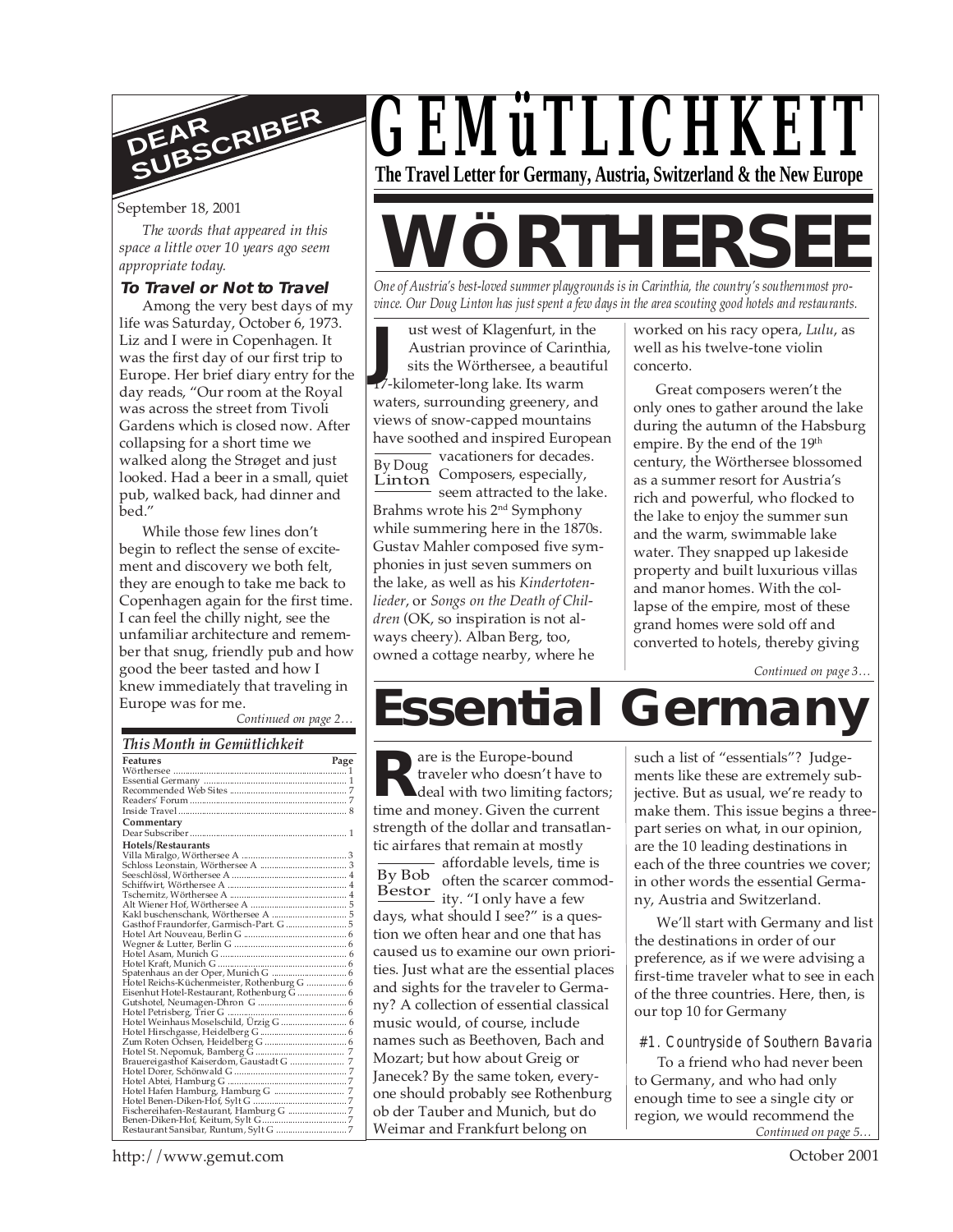#### *DEAR SUBSCRIBER Continued from page 1*

Next day we went on to Paris and I recall how we immediately dropped our bags at the hotel and plunged into that marvelous city. Our first walk, mouths agape, started at Palais des Congrès, down the Avenue de la Grande Armée, through the Arc de Triomphe, along the Champs Élysées, through the Place de la Concorde, ending, after numerous stops, at the Louvre. Dream stuff for a kid from a Nebraska farm clan who grew up in a small lumber town on the coast of Oregon.

There have been many trips since and, while I doubt nothing will ever match the first one in sheer "geewhiz-l'm-in-Disneyland" excitement, the final approach to Vienna, Zürich, London, Paris, Copenhagen, Munich or Frankfurt, is still a sizable thrill. Though the main purpose of our trips these days is work rather than play, I can't wait for the next one. I like to plan travel, talk about travel, write about travel and, most of all, to travel.

And we don't intend to stop now. Whatever happens in the Persian Gulf in the months ahead, it seems that the word "terrorism" is one we will be seeing and hearing with great frequency. We may have to begin to regard travel to Europe the way we do other dangers in our lives. Live with them. Possibly you are concerned and cautious about some of the things that kill Americans every hour of every day — things like

alcohol, butter, red meat and driving an automobile. But if you're like me you haven't given them up. Red meat once or twice a week. Olive oil instead of butter. Swissair to Zürich instead of Pan Am to Frankfurt. Caution, not abstention.

By the way, wouldn't it be wonderful if a televised news conference by the Surgeon General could have as much effect on smokers as a few Rand Corporation terrorism experts speaking on CNN have had on airline bookings to Europe? Cigarette companies, like airlines, would be going out of business. Also, think for a moment about all the smokers who are canceling plans to travel to Europe fearing they may die at the hand of a terrorist.

They can stay home, we're going. It's just too damn much fun. — RHB

*(The above Dear Subscriber column is from Gemütlichkeit, January, 1991)*

#### **Further Thoughts**

As we've all heard, the game has changed. The question is, how much and in what ways. Though at this point, with the carnage only a week behind us, it may seem a bit insensitive to do so, let's for a moment try to project how the events of Sept. 11, 2001, will affect the traveler to Europe.

Based on the experience of the Gulf War, travel to Europe will slow markedly in the next few months. Though November through March fares are already very low, transatlantic ticket prices in the short term seem bound to drop. The difference

from last year is that attractive fares may continue into the spring and summer.

However, with most airlines already talking about domestic schedule reductions of 10% to 25%, that, too, becomes a possible perhaps even likely — transatlantic scenario. And once reduced supply matches lowered demand, fares will increase. For the next six to eight months, however, cheap airfares to your favorite European destinations should be the order of the day.

Car rental rates in Europe don't figure to be much affected by a lack of American customers. Most European car rental revenue comes from domestic bookings. Rates are tied more to such factors as the used car market and the rental car companies' ability to cut good deals with manufacturers, than the number of American tourists. In addition, the dollar has slipped in the last few

*Continued on page 8…*

#### **Using Gemütlichkeit**

• Foreign currency prices are converted to U.S. dollars at the exchange rate in effect at the time of publication. • Hotel prices listed are for one night. Discounts are often available for longer stays.

• All hotel prices include breakfast unless otherwise noted.

• Local European telephone area codes carry the "0" required for in-country dialing. To phone establishments from outside the country, such as from the USA, do not dial the first "0".

#### **Logging on to Gemütlichkeit's Website**

Except for the most recent 12, back issues in text format from January 1993 are available free to subscribers only at http://www.gemut.com (click on "For Members Only"). To access the issues enter the user name and password published in this space each month. The July codes are:

User Name: **worth** Password: **922**

| Vol. 15, No. 9                                                                                                                                        | <i><b>GEMüTLICHKEIT</b></i>                                                                     | <b>HOTEL RESTAURANT RATING KEY</b>                         |              |                            |                                    |
|-------------------------------------------------------------------------------------------------------------------------------------------------------|-------------------------------------------------------------------------------------------------|------------------------------------------------------------|--------------|----------------------------|------------------------------------|
| October, 2001                                                                                                                                         | The Travel Letter for Germany, Austria, Switzerland & the New Europe                            | <b>Rating Scale</b>                                        | <b>Scale</b> | <b>Restaurant Criteria</b> |                                    |
|                                                                                                                                                       |                                                                                                 | Excellent                                                  | $16 - 20$    | Food                       | 65%                                |
| Publishers:                                                                                                                                           | Robert H. & Elizabeth S. Bestor                                                                 | Above Average                                              | 12 - 15      | Service                    | 20%                                |
| Editor:                                                                                                                                               | Robert H. Bestor                                                                                | Average                                                    | $8 - 11$     | Atmosphere                 | 15%                                |
| Contributors:                                                                                                                                         | Doug Linton, C. Fischer, R. Holliday, Jim Johnson                                               | Adequate                                                   | - 7<br>4 -   |                            |                                    |
| Web Master:                                                                                                                                           | Paul T. Merschdorf                                                                              | Unacceptable                                               | - 3<br>$0 -$ |                            |                                    |
| <b>Consulting Editor:</b>                                                                                                                             | Thomas P. Bestor                                                                                | <b>Hotel Rating Criteria</b>                               |              | <b>Value Rating</b>        | <b>Scale</b>                       |
| <b>Subscription Dept:</b>                                                                                                                             | Kurt Steffans                                                                                   | People/Service                                             | 30%          | Outstanding Value          | $17 - 20$                          |
| <b>Subscriber Travel Services:</b>                                                                                                                    | Eric Poole, Andy Bestor                                                                         | Location/Setting                                           | 15%          | Very Good Value            | 12 - 16                            |
|                                                                                                                                                       |                                                                                                 | Guestrooms                                                 | 30%          | Average Value              | -11<br>9 -                         |
| Gemütlichkeit (ISSN 10431756) is published 11 times each year by UpCountry<br>Publishing, 288 Ridge Road, Ashland OR 97520. TOLL FREE: 1-800/521-6722 |                                                                                                 | Public rooms                                               | 5%           | Below Average Value        | -8<br>5<br>$\sim$                  |
| or 541/488-8462, fax: 541/488-8468, e-mail travel@gemut.com. Web site:                                                                                |                                                                                                 | Facilities/Restaurant                                      | 20%          | A Rip-Off                  | 0<br>4<br>$\overline{\phantom{a}}$ |
|                                                                                                                                                       | www.gemut.com. Subscriptions are \$67 per year for 11 issues. While every                       |                                                            |              |                            |                                    |
| effort is made to provide correct information in this publication, the publishers                                                                     |                                                                                                 | Special C Designation                                      |              |                            |                                    |
| can make no guarantees regarding accuracy.                                                                                                            | By virtue of location, decor, charm, warmth of management, or                                   |                                                            |              |                            |                                    |
|                                                                                                                                                       | <b>POSTMASTER: SEND ADDRESS CHANGES TO:</b><br>Gemütlichkeit, 288 Ridge Road., Ashland OR 97520 | combination thereof, an especially pleasant establishment. |              |                            |                                    |
| Gemütlichkeit                                                                                                                                         |                                                                                                 |                                                            |              |                            | October 2001                       |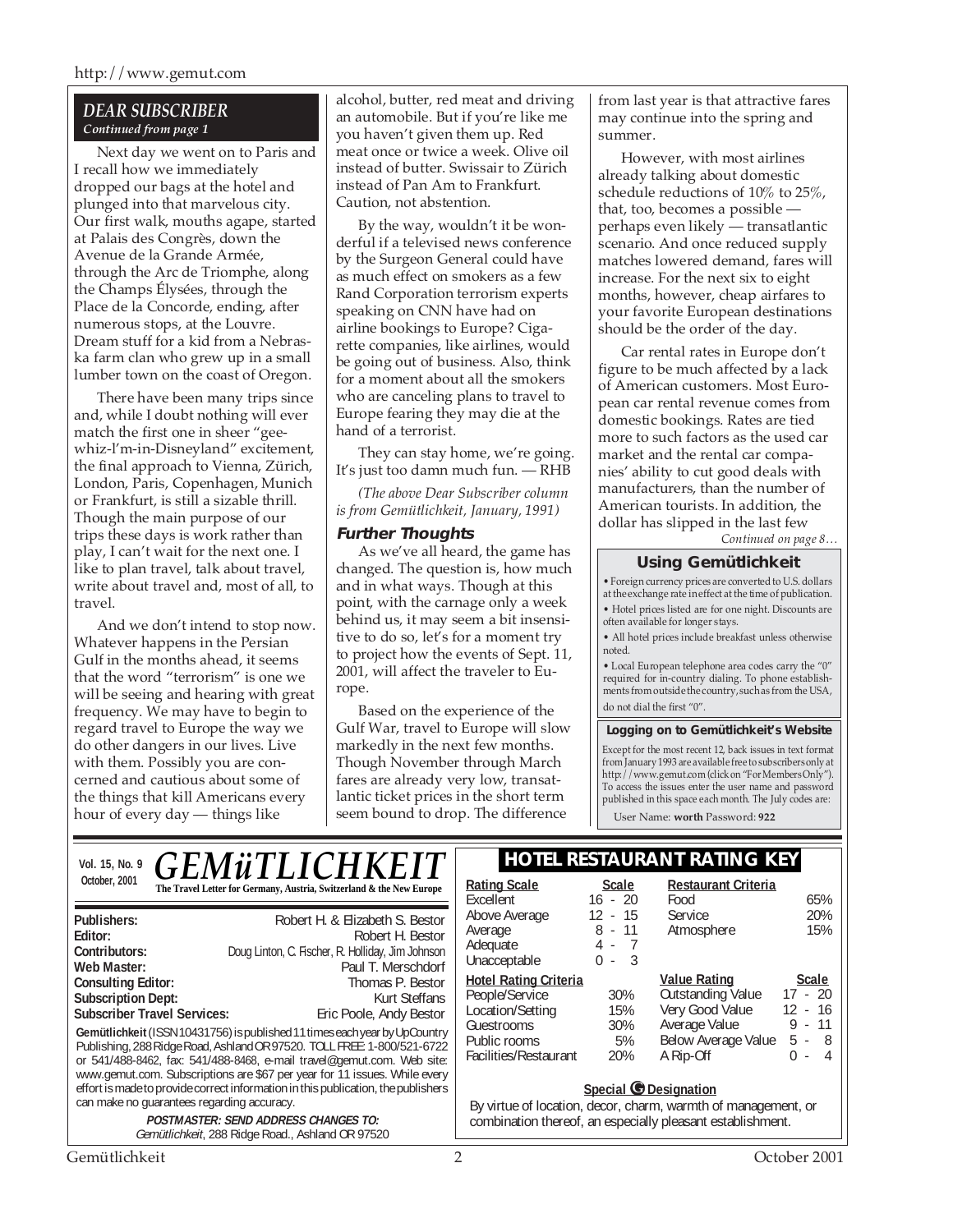#### *WÖRTHERSEE Continued from page 1*

the modern-day visitor a wonderful choice of architecturally-attractive lodgings.

Even today, the Wörthersee continues to attract Austria's idle rich and others who spend their summers boating on the lake or soaking up the sun on the docks. In the evening, they make a splash in the lake's casino or at one of the plentiful nightspots. This all gives the Wörthersee a glitzy beach-town quality that has led some travel writers to label it the St. Tropez of Austria.

The three main resort towns on the lake are Maria Wörth, Velden and Pörtschach. Though a small twolane road rings the lake, the best way to get from town to town is via ferry boat. The best is a converted 1909 steamboat that in summer runs a couple of times a day. The steamer trip from Velden to Pörtschach is 95 AS (\$6.38), while a trip to Maria Wörth is 130 AS (\$8.72). Other boats charge approximately 70 AS (\$4.70) for the one-hour trip, which operates hourly from 9am until 5pm. An additional night ferry runs at 8pm and 11pm. If you have a license, there are motorboats and sailboats for rent. If you don't and still have an urge to pilot your own skiff, you can putter around in a little electric boat for 180 AS (\$12) an hour.

Located on a small peninsula, Maria Wörth is the smallest and the most historic of the lake's three prime resort towns. The main attraction is its picturesque church, which dates from the 9<sup>th</sup> century and is located on a small, meditative rise above the lake. The setting is attractive and tranquil, although less so when overrun by those multifarious tour groups.

At the far west end of the lake is Velden, considered to be the hippest of the three, with its yacht harbor, casino, and an attractive castle. It also has a sweeping harbor promenade, which is particularly pleasant in the evening.

My own favorite is Pörtschach. It has an old beach town atmosphere, a lively main strip, and a large, treeshaded park with long promenades.

I also spent an evening at a small streetside club listening to the best boogie-woogie, barrelhouse piano player I have ever heard, a young Austrian whose frizzy shock of hair, blissful expression, and fiery playing made him seem like a cross between Jerry Lee Lewis and Bozo the clown. I can't guarantee he'll be there every night, but if he's not someone else is sure to be. It's just one example of the summer surprises found on the Wörthersee.

#### **Accommodations**

#### Villa Miralago

Another surprise was this place. Certainly there are other, more chic, lodgings on the lake, but none has the welcoming, homey charm of this graceful, early  $20<sup>th</sup>$ -century villa. EDITOR'S

Located on the lake, just a short walk from Pörtschach, the Villa Miralago occupies terraced, treeshaded grounds that include a large grassy lawn and an ornate wooden boat house and dock. The lake view is particularly nice; a small island just offshore gives the impression that yours is the only house on the lake.

The villa was run for more than 40 years by a genteel Austrian lady. When she died nine years ago at age 90, it was sold into the friendly and slightly chaotic Semmel-Werzer family who had the good judgment to give the rooms a new coat of paint, and then more or less leave it as it was. Consequently, the Miralago retains the charming authenticity of an aging villa hotel: high ceilings, beautiful double doors with graceful brass fixtures, decorative tile floors, and antique furniture that ranges from almost regal to slightly scruffy (some might call it character).

Breakfast is served in a sunny, spacious room overlooking the lake. Afterwards, guests can take up a sun chair on the lawn, splash around the boat dock, or just enjoy the view

from one of the villa's spacious porches (one even has a telescope for an evening look at the stars). The latter provide ample space for lounging, which is why most people come here.

Guests are extremely loyal. I met a man who first came to the villa as a boy in the 1950s. He has been back just about every year since then and was visiting with his son's family.

The hotel's 13 rooms have interesting shapes and sizes. Number 3, which overlooks the water, is good for families with children, as it is quite spacious and has an extra sitting room. Number 17 is on the top floor with a great view of the lake, an enormous WC, and a quirky little sitting room in one of the villa's towers. A number of rooms also include balconies.

If you want noble and immaculate, try the Seeschlössel. But if you want a regal B & B offering great value, this is the one.

**Daily Rates:** Singles 450 to 950 AS (\$30-\$64), doubles 1,500 to 1,900 AS (\$101-\$128)

**Contact:** Fritz Semmelrock-Werzer, Hauptstrasse 129, A-9210 Pörtschach, tel +43/04272/2430, fax 24304. **Rating:** QUALITY 17/20, VALUE 18/20

#### Schloss Leonstain

Given its reputation and its rates, I had high expectations for the Leonstain, reputedly one of the Wörthersee's best hotels. It certainly has a loyal clientele that fully books the hotel during the season. It even has an impressive claim on history. Brahms stayed at this 17<sup>th</sup> century castle during his visits to the lake, and it is here he composed the aforementioned 2nd Symphony. The exterior is inspiring, with thick, whitewashed walls covered in vines, topped with a spire and a sloping, terra cotta roof. And verdant gardens enclosed by peaceful, porticoed walkways are meditative enough to strike just about anyone with the Muse.

*Continued on page 4…* It is only when one gets to the guestrooms that the sour notes start to chime. Most accommodations are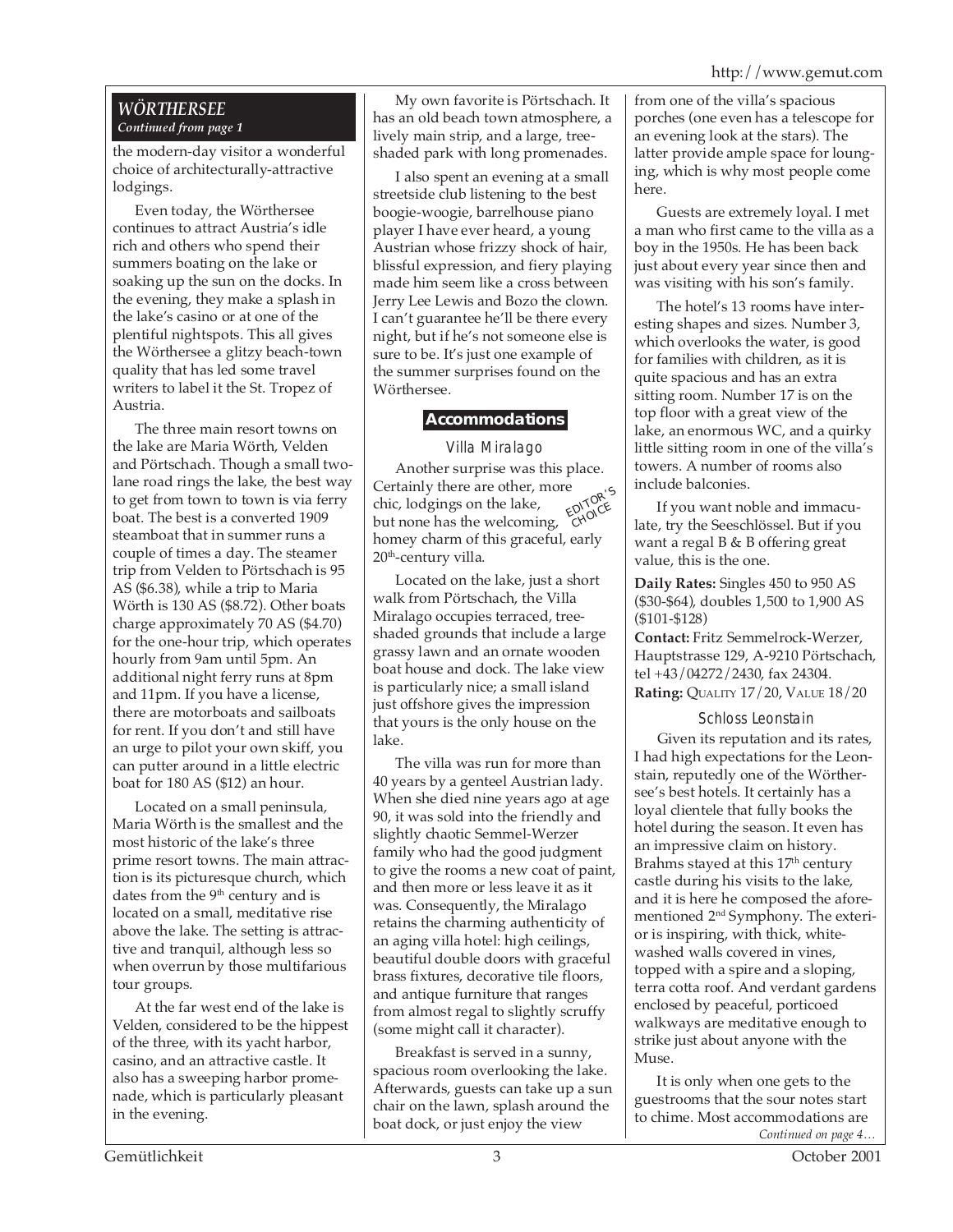#### http://www.gemut.com

#### *WÖRTHERSEE Continued from page 3*

rather small and Spartan with heavy furniture and a type of green felt carpet that would look more appropriate on the fairway of a mini-golf course.

The staff has also developed a complacency that often follows success. Maybe they treat repeat customers better, but I'll never know because I'll be staying somewhere else.

**Daily Rates:** Singles 1,110-1,390 AS (\$74-\$93), doubles 1,800-2,880 AS (\$120-\$193)

**Contact:** Schloss Leonstain, Leonstainerstrasse 1, A-9210 Pörtschach, tel +43/04272/28 160, fax 28 23, email info@sclossjetzt.com, web www.schlossjetzt.com

**Rating:** QUALITY 12/20 , VALUE 11/20

#### Seeschlössl

The Seeschlössl is a charming retreat located in a small Baroque castle right on the lake.

The small front porch of the Habsburg-yellow castle opens to a dark reception room with beautiful parquetry floor, a small desk on one side and a wide staircase on the other. Accommodations are nobly decorated with a mix of reproduced and original antiques, hardwood floors with Persian rugs, and fabrics in bright peach and sea green. The tile baths are spacious and modern with double sinks and large tubs.

Breakfast is in a traditional woodpaneled room dominated by a large, knobby porcelain stove. The cast-iron framed back porch, facing the lake, is scattered with rattan sun chairs and cloth sunshades. After the long green lawn, at the water's edge is a small beach next to a large boat dock.

The exceptionally pleasant staff will have you feeling right at home, even if you don't live in a castle.

**Daily Rates:** Singles 998-2,900 AS (\$67-\$195), doubles 1,520-2,900 AS (\$102-\$195)

**Contact:** Seeschlössl, Klagenfurter Strasse 34, A-9220 Velden, tel +43/ 04274/28 24, fax 28 24 44, Web: www.seeschloessl@aon.at **Rating:** QUALITY 16/20, VALUE 15/20

#### **Sustenance**

**Schiffwirt** 

After hearing many good reports about it, even from waiters at other pricey places around the lake, I can now attest to my own sublime experience at Restaurant Schiffwirt.

EDITOR'<sup>S</sup> **MANCE** They take an artistic approach to seafood preparation at this restaurant, treating it as though it were some kind of profound mystery. There is even a small brochure of arty photos spiced with recipes and "thought-for-day" kind of sayings.

 By its name, I expected to find Schiffwirt housed in some sort of boat replica, but fortunately it is more tastefully located in a small house in a quiet corner of the lake. The atmosphere is comfortably nautical with a touch of elegance and a wry sense of humor. I sat in the small room in the front of the house that was decorated with a surprising number of fish heads mounted face forward, mouths agape as if shocked by what the restaurant serves. There was even a little mounted eel head.

Appetizers included two delicious choices, a plate of smoked freshwater fish (120 AS/\$8) and a grilled plate of Mediterranean shellfish brimming with scallops, calamari, octopus, clams, mussels and scampi (125 AS/\$8.40). A slightly peppery fish soup (49 AS/\$3.30) also contained a potpourri of mussels, clams and a scampi which had flung one of its claws over the edge of my small soup tureen. Then came a salad of mixed greens and marinated tomatoes with side dollop of vinegary potato salad. It was included in the cost of the main course, but served separately as not to distract from the full majesty of the fish.

Guests unsure of what to order may suddenly find the Schiffwirt's owner presenting them with a large platter of assorted fish from which to choose. He will even discuss options for cooking it: grilled, poached or pan fried. I picked the trout (174 AS/ \$12), which was lightly breaded with spiced flour, then pan-fried whole and served with a lemon wedge and

a rosette of garlic butter. The flavor was extraordinary: fresh, firm, fleshy, excellent.

Other fish choices include locallycaught pike and carp, as well as a wide selection of saltwater fish flown in from the sea, all served whole and therefore more suited to groups of two or more.

Dessert of choice is chocolaty nut crepes for 60 AS (\$4). This was my final Wörthersee meal, which is unfortunate as it deserved a repeat visit.

Schiffwirt, Klagenfurter Strasse 172, A-9210 Pörtschach, tel. +43/04272/ 22 71, open Mon.-Thur. 5pm-midnight; Fri.-Sun. 11am-3pm and 5pmmidnight.

**Rating:** QUALITY 17/20 , VALUE 17/20

#### **Tschernitz**

Since this restaurant also came highly recommended, I was surprised to find it completely empty. It didn't take long, however, to realize it was the season's first really sunny day and everyone with any sense was stretched out near the lake soaking up sun. Since I had driven a long way and was hungry, I decided to stay despite the awkwardness of being the only guest.

For a fairly pricey restaurant in such a beautiful location, the atmosphere at the Tschernitz is rather dull, even imagining it full of customers. It is located in a simple, somewhat modern house with a small patio, both of which are huddled close to the busy two-lane road that runs around the lake. Consequently, outdoors there is just enough traffic noise to be bothersome, while indoors one is left thinking, "Here I am at this beautiful lake, stuck eating indoors!"

Not surprisingly the service was crisp and responsive. After all, I was the only customer.

The food was good, though not great value. I started with *Triestiner* fish soup  $(65 \text{ AS}/\text{$}4.37)$ , a mildly flavored broth containing chunks of tomato, onion slices, and flakes of salmon, pike and stockfish. Other starters included *Tafelspitz* — slices

Gemütlichkeit 4 October 2001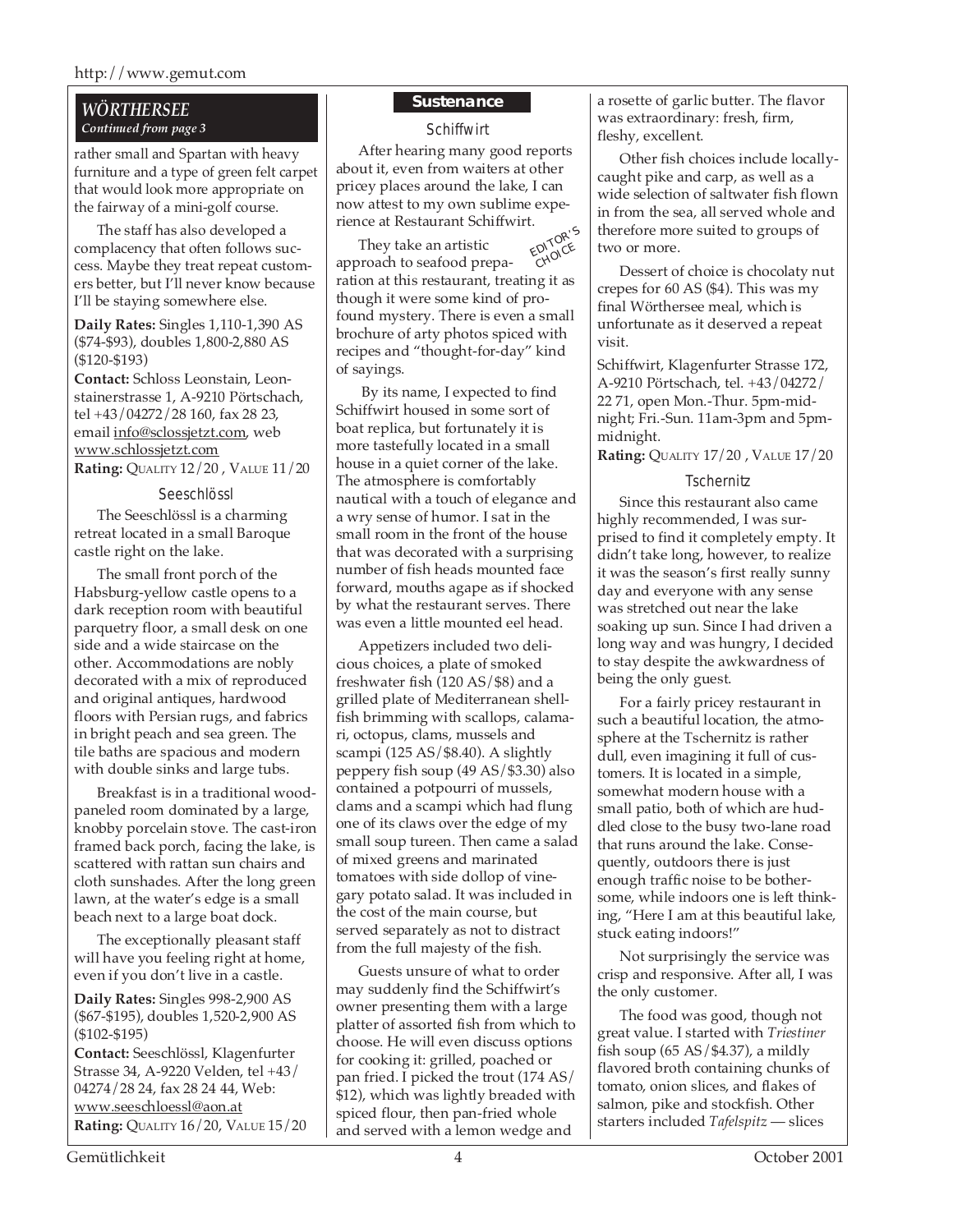of Austrian-style boiled beef and vegetables — jelled in aspic and served with a creamy chive sauce. The *cappeletti* pasta stuffed with mushrooms and served with browned butter (125 AS/\$8.39) also looked good.

Main courses include fresh Wörthersee pike (245 AS/\$16) and roast lamb with rosemary potatoes (260 AS/\$17). I settled for *Wiener Backhuhn* (165 AS/\$11), a small chicken boned, breaded and expertly fried so that it was crispy on the outside and juicy but not at all greasy on the inside. It was fantastic. Accompanying it was about a kilo of sticky and much too finely-diced potato salad, topped with arty sprigs of fried parsley. Dessert was at an ice cream shop in town.

Except for the fried chicken which I frequently find myself thinking back on — I don't know what the big deal is about the Tschernitz. Unless you are looking for exceptional fried chicken served in a formal atmosphere, you will do better at the other restaurants reviewed here.

Tschernitz, Süduferstrasse 112, A-9220 Velden, tel/fax +43/004274/ 3000, open Wed.-Mon. 11am-midnight.

**Rating:** QUALITY 13/20 , VALUE 10/20

#### Alt Wiener Hof

Most restaurants at the Wörthersee cater to a captive audience of tourists, and for that reason aren't particularly good.

The Alt Wiener Hof, however, is an exception. Located in a little village just a short drive from the lake, it is one of those good Austrian places one finds in the countryside, with hearty dishes served in large portions and at reasonable prices. The Bürger family rolls out a warm welcome which makes the restaurant a pleasant and homey place to visit.

Soups run about 30 AS (\$2), while main courses — bread dumplings with wild mushrooms and *Schnitzels* and such — hover just above 100 AS (\$6.70). The portions are truly enormous: I heard one table gasp with astonishment when their *Speckknödel mit Linsen* (a large bacon dumpling

served with lintels) arrived looking like someone had dropped a large softball in a bowl of bean soup.

This is also a good place for dessert, particularly the colorful plate of cream cheese dumplings served with wild berries and whipped cream (58 AS/\$3.90).

Alt Wiener Hof, Roseggerstrasse 119, A-9220 Velden, tel/fax +43/04274/ 51347, open (May-Sept.) Wed.-Mon. 11:30am-10pm and (Oct.-April) Wed.-Mon. 11:30am-2pm and 5:30- 9:30pm.

**Rating:** QUALITY 14/20, VALUE 15/20

#### Kakl Buschenschank

A *Buschenschank* is a farmer's stand that offers only locally produced food and drink, a country version of a Viennese *Heuriger* although serving *Most* (apple cider) rather than wine. Usually it's a little shed or farmhouse, with a half dozen or so wooden tables set out under apple trees, serving thick slices of bread piled high with shaved ham or salami, made to be washed down with a mug of yeasty apple cider. The *Most* is served pure or diluted with a half measure of apple juice.

Although only about a 10-minute drive from Velden, this Buschenschank seems like another world. Turn off the main road and soon you are enveloped by rolling green fields dotted with small farmhouses, and, on the horizon, smoky-blue, snowcapped Alpine peaks.

Clientele is a nice mix of farmers, people from the surrounding towns, and a couple of swank holidaymakers fresh from the lake.

The fare is simple but very good. *Osokollobrot* (38 AS/\$2.55) is a long, thick slice of dark, chewy brown bread covered with thin slices of airdried beef and topped with a wedge of egg, a slice of tomato, and a crinkled Italian pepper. *Belegtes Brot* (34 AS/\$2.28) is bread topped with a sampling of the different meats the house has to offer.

Larger appetites or groups can order butcher blocks served with mounds of sliced meats, bread spreads, pickles, and a basket of bread for 60-70 AS (\$4-\$4.70). Those who don't like ham can try the tasty *Haussulz*; meat and vegetables in aspic splashed with roasted pumpkinseed oil (65 AS/\$4.36), or the *Essigfleisch*, a large pile of marinated beef and onion slices (48 AS). *Most* is served by the quarter, half, and full liter, for 12, 22 and 40 AS (\$.80, \$1.50, \$2.68) respectively.

Good food, convivial drink and a relaxed atmosphere make the Kakl a wonderful place to watch the day's sun go down.

Kakl, Unterjeserzerstrasse 18, Velden, tel/fax +43/04274/46 86, open Tue.-Sun. 5-10pm, April 1 – June 23 and July 8-Sept. 29 and Oct. 14-Nov. 15.

**A final note:** for good coffee and pastries you can't go wrong at either the **Julischka Politzky** (Corso 3) in Velden and **Café Wienerroither** (Hauptstrasse 145) in Pörtschach. **Twill** 

#### *THE ESSENTIAL GERMANY Continued from page 3*

countryside of Southern Bavaria. This region's culture is as different from our own as any part of Germany. Other strong reasons for the number one ranking are its extraordinary physical beauty, the presence of several Michelin three-star sights, and the fact that its hotel and restaurant prices are among the lowest in the country.

*Best Towns:* Garmisch-Partenkirchen, Berchtesgaden, Mittenwald, Bad Reichenhall, Lindau.

*Top Sights:* The Bavarian Royal Castles of Neuschwanstein, Hohenschwangau, Linderhof, and Herrenchiemsee; the Wieskirche; the Abbey at Ettal; the Königsee; the Kehlstein and Obersalzberg,

*Suggested Activity:* Drive the backroads, staying off the Deutsche Alpenstrasse as much as possible.

*A Place to Stay:* Gasthof Fraundorfer in Garmisch-Partenkirchen (Ludwigstr. 24, tel. +49/08821/9279, fax 92799, email info@gasthoffraundorfer.de) Doubles \$62 to \$76

*Continued on page 6… Food Suggestion:* Dinner at Gasthof Fraundorfer in Garmisch-Partenkirchen.

Gemütlichkeit 5 October 2001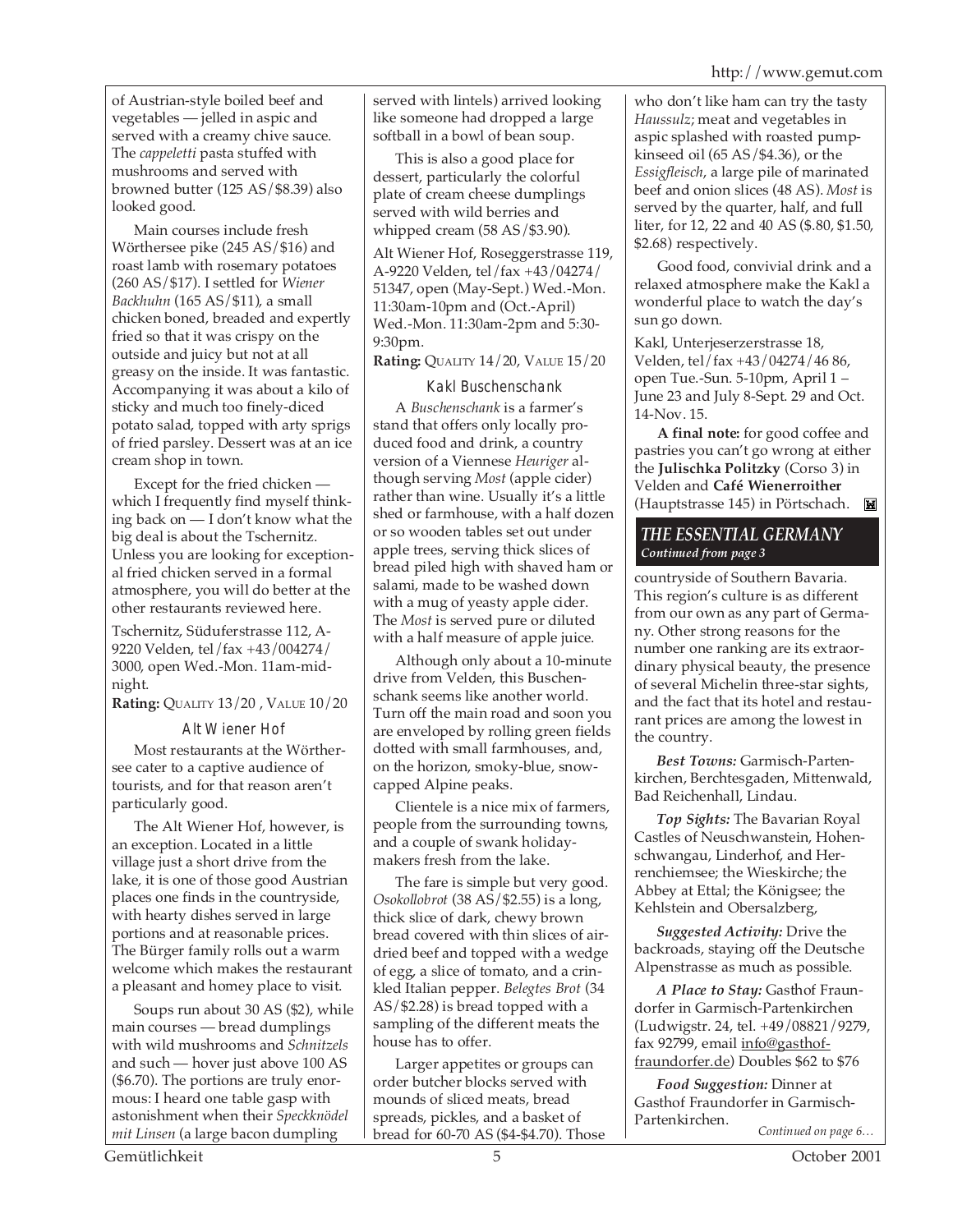#### *ESSENTIAL GERMANY Continued from page 5*

#### #2. Berlin

A vast, vibrant and diverse European capital whose last 100 years have been as eventful as any city's in the world. Great museums and orchestras, cutting edge architecture, huge parks, an amazing network of rivers and lakes, nonstop night life, the finest and most varied cuisine of any city in our three countries, and, with Munich, the best shopping in Germany. Best of all, it's half the price of Paris, London or Rome.

*Top Sights:* Potsdamer Platz, Berlin Film Museum, Jewish Museum, Checkpoint Charlie Museum, Kaiser-Willhelm Memorial Church, Topography of Terror, Soviet Memorial, Pergamon Museum, Gemäldegalerie, Neue Nationalgalerie., Charlotttenburg Palace, Reichstag, Brandenburg Gate, Gendarmenmarkt, Tiergarten, Berlin Zoo, the Olympic Stadium, Airlift Memorial, and Dahlem Museum.

*Suggested Activity:* Walk east down the fashionable Ku'damm, passing the Memorial Church, and ending up for lunch on the food floor of the famed Ka De We department store.

*A Place to Stay:* Hotel Art Nouveau, (Leibnizstr. 59, tel. +49/030/ 327 7440, fax 327 744 40, email hotelartnouveau@snafu.de) Doubles \$98 to \$126.

*Food Suggestion:* Wegner & Lutter, Schlüterstr. 55, tel. +49/030/ 881 34 40

#### #3. Munich

All first-time Germany itineraries should include at least two full days in the Bavarian capital. This city will destroy any preconceived notions that Bavaria is nothing but ruddycheeked, fat farmers. Most Müncheners are fit and fashionable. Though its politics are different, Munich is every bit as sophisticated as Berlin.

Tourists love it for its great beer, Bavarian food, and upscale stores.

*Top Sights:* Marienplatz, Nympehenburg Palace (especially the Carriage Museum), Englischer Garten, Deutsches Museum, the Residenz, Alte Pinakothek, BMW Museum, Asamkirche, Bavarian National Museum, and the Hofbräuhaus,

*Suggested Activity:* Have just one beer at the Hofbräuhaus. If you don't drink — or even if you do — take a long walk in the Englischer Garten (beware of nude sunbathers).

*A Place to Stay:* Hotel Asam, Josephspitalstrasse 3, (tel. +49/089/ 230 9700, fax 230 970 97, email info@hotel-asam.de). Doubles \$137 to \$151 (not including breakfast), or Hotel Kraft, Schillerstr. 49 (tel. +49/ 089/594823-24 fax 5503856, email kraft.hotel@t-online.de) Doubles \$70 to \$121.

*Food Suggestion:* Spatenhaus an der Oper, Residenzstr. 12

#4. Rothenburg ob der Tauber

The quintessence of medieval, fairy-tale charm. This beautifully preserved city sits on a bluff in gorgeous countryside, its ancient walls following four bends in the Tauber river. Probably attracts as many tourists (mostly tour busses) per square foot as any town in Germany; still, if you haven't seen it you should. Stay overnight and avoid some of the crowds.

*Top Sights:* Tilman Riemenschneider's fantastic carved wood altarpiece in St. Jakobskirche. The Rathaus.

*Suggested Activity:* Walk the town.

*A Place to Stay***:** Hotel Reichs-Küchenmeister, Kirchplatz 8, (tel. +49/09861/9700, fax 970409, email hotel@reichskuechenmeister.com) Doubles \$61 to \$116.

*Food Suggestion:* Eisenhut Hotel-Restaurant, Herrngasse 3-7

#5. Mosel River Valley

These are subjective choices and we'll no doubt hear some dissenting views, but we regard the Mosel as quieter and prettier than the more famous Rhine. We like the wine better, too.

*Best Towns:* Trier, Bernkastel

Kues, Beilstein, Cochem

*Top Sights:* Miles of steep, terraced vineyards, Eltz Castle, the castle at Cochem. In Trier, see Porta Nigra and the Roman Baths and Amphitheatre.

*Suggested Activity:* Take a day or two to drive its length.

*A Place to Stay:* In Neumagen-Dhron, Gutshotel Reichgraf von Kesselstatt, Balduinstr. 1, (tel. +49/ 06507/2035, fax 5644, email info@gutshotel-kesselstatt.de), doubles \$79-\$121. Or in Trier, Hotel Petrisberg, Sickingenstr. 11, (tel. +49/ 0651/4640, fax 0651/46450) Doubles \$77 to \$84.

*Food Suggestion:* Hotel Weinhaus Moselschild, Ürzig, tel. +49/06532/ 9393-0

#6. Heidelberg

This ancient university town's wondrous setting on the meandering Neckar river is perfected by the great castle which sits above it. The student population gives the *Altstadt* an atmosphere unique in Germany.

*Top Sights:* Heidelberg Castle

*Suggested Activity:* Don't miss the castle, take a Neckar boat trip.

*A Place to Stay:* Hotel Hirschgasse, Hirschgasse 3 (tel. +49/ 06221/4540, fax 454-111, email www.hirschgasse.de) Doubles \$210 to \$256.

*Food Suggestion:* One of the student bars, called *Historischer Studentenlokal,* such as Zum Roten Ochsen, Hauptstrasse 217.

#### #7. Bamberg

A relatively unsung city that approaches Rothenburg in medieval charm. The town is at its most enchanting at dusk when the illumination of the buildings and statuary is just beginning to take effect.

*Top Sights:* Domplatz, Dom, Altes Rathaus

*Suggested Activity:* Try a *Rauchbier* ("smoky" beer) at Brauerei Schlenkerla, Dominikanerstrasse 6, one of the city's 10 breweries.

*A Place to Stay:* Hotel St. Nepo-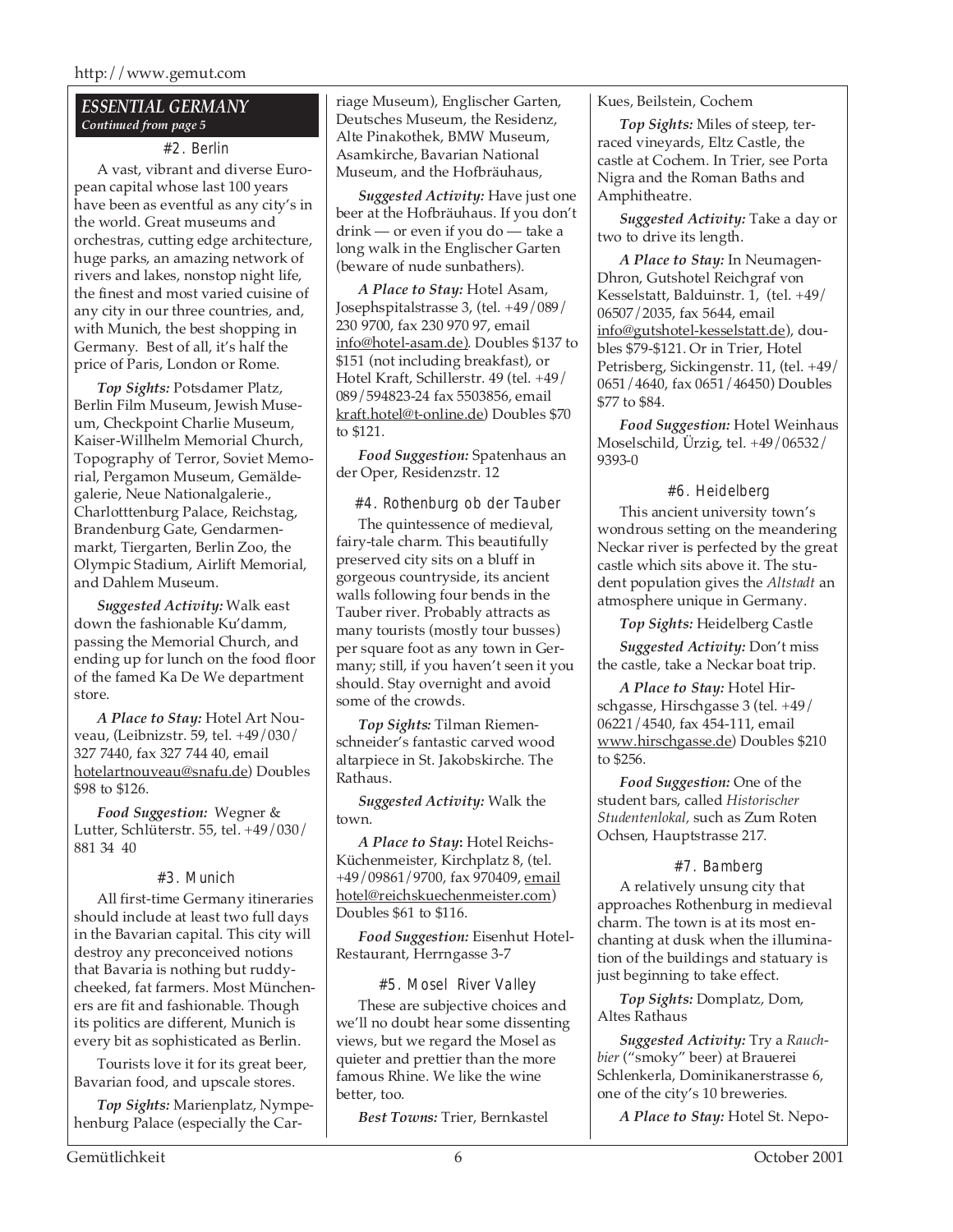muk, Obere Mühlbrücke 9, ( tel. +49/ 0951/98420, fax 984 2100, email gruener@hotel-nepomuk.de) Doubles \$98-\$123.

*Food Suggestion:* Dinner just outside of town in Gaustadt at Brauereigasthof Kaiserdom, Gaustadter Haupstrasse 26, tel. +49/0951/ 965140, fax 9651444.

#8. The Black Forest We include the Schwarzwald with the tiniest of misgivings. Though the region is very much on the beaten track, there are two towns, Freiburg and Baden-Baden, that shouldn't be missed. Another big plus is the wine of Baden-Württemburg, particularly the reds, which are largely underrated and unknown.

*Best Towns:* Freiburg, Baden-Baden, Triberg, Freudenstadt

*Top Sights:* The Hochstrasse (high road) from Baden-Baden to Freudenstadt. Freiburg's Cathedral.

*Suggested Activity:* Visit Triberg, a clockmaking village.

*A Place to Stay:* Hotel Dorer (tel. +49/07722/95050, fax 950530, email hotel-dorer-schoenwald@t-online.de) in Schönwald in the heart of the region. Doubles \$70 to \$88

*Food Suggestion:* The hotel

#9. Hamburg

Except for Berlin, few Americans venture north of Frankfurt and so miss this great port city. Like Berlin and Munich, Hamburg is full of fine restaurants, top-flight shops, theaters, museums, and concert halls. It has one of Europe's finest ballet companies.

*Top Sights:* St. Michael's Church, Fine Arts Museum, the Sunday morning Altona Fischmarkt and, of course, the notorious Reeperbahn, the city's legal and lively "red light" district.

*Suggested Activity:* Go west along the north shore of the Elbe to Wedel. There you'll find the *Schiffsbegrüssungsanlage*, a place where the many ships traveling the Elbe between the sea and Hamburg are saluted. As each ship passes this point, the flag of its home country is

raised and its national anthem is played over a speaker system.

*A Place to Stay:* Hotel Abtei, Abteistr. 14 (tel. +49/040/442905, fax 449820, email abtei@relaischateaux.fr) Doubles \$163 to \$233 or

Hotel Hafen Hamburg, Seewartenstr. 9 (tel. +49/040 /31113-0, fax 311 13755, email info@hotelhamburg.de) Doubles \$84-\$112

*Food Suggestion:* Fischereihafen-Restaurant, Grosse Elbstr. 143 , tel. +49/040/381816

#### #10. Island of Sylt

Nature is the main attraction on this sliver of an island in the north sea (reached by car train). It is a place of wind, sand dunes, heavy surf, sea birds, and fine hotels and restaurants. It has long been a hideaway for Germany's rich and is a complete change of pace from the rest of the country. Take warm clothing, even in summer.

*Best Towns***:** List, Westerland, Keitum, Kampen.

*Top Sights:* The sand dunes and beaches; Keitum's Heimatmuseum

*Suggested Activity:* Beach walks and bike rides, drive north to List, Germany's northernmost town

*A Place to Stay:* Hotel Benen-Diken-Hof, (tel. +49/04651/938 30, fax 93 83183, email: info@benendiken-hof.de) in Keitum. Doubles \$123 to \$213

*Food Suggestion:* Restaurant Sansibar, Hörnumerstr., Rantum, tel. +49/04651/964646, fax 964647 M

# **Readers' Forum**

#### **Been There, Done That**

Having very recently returned from two months in, mostly, central Europe, I would like to share a few of many outstanding items with you and your subscribers.

**Berlin** – Just a couple of blocks away from your previously-featured Art Nouveau Hotel and the Spree Athen Restaurant, the **Marjellchen Restaurant** is another excellent choice. Located at Mommsenstr 9

(tel. 883-2676), it features traditional East and West Prussian cuisine. We had dined here two years ago and found it just as good this time, both times with owner Ramona Azzaro on hand to personally supervise. A meal for two, consisting of *Schweinenieren* (pork kidneys) in a delicious sauce, *Königsberger Klops* (excellent meatballs in a lemony-caper sauce), along with a Berliner Weisses (beer) and mineral water came to 56.50 DM (\$27) per person.

**Vienna** – Your July, 2000 issue referred to **Wilhelminenberg** and its Schloss in the Vienna Woods. Lunch there on the terrace overlooking the city was delightful. A thick potato soup with mushrooms and a dessert of *Heidelbeer Knödl* (blueberry dumpling) with (far too much) whipping cream plus a mineral water cost 170 AS (\$11). Your article had mentioned the nearby Church of the Steinhof as a worthwhile stop, but it is currently, and probably for some time, closed for renovation.

*Continued on page 8…* We highly recommend the **Restaurant Puerstner**, located at Riemergasse 10, tel. 512-63-57, not far off Parkring. It is a very large subterranean place in a very rustic setting and divided into several smaller areas. A meal for two of *Leberknödel-*

#### **Key Websites for the Traveler to Germany, Austria & Switzerland**

**• www.gemut.com** Gateway site for travelers to Germanic Europe, including car rental, rail passes, hotel bookings, traveler feedback, travel tips and past issues (free access to back issues for subscribers; see log-on info on page 2).

**• www.michelin-travel.com** The Michelin database of hotels and restaurants plus great interactive trip planning tools.

**• www.mapblast.com** Map and automobile trip planning. Locates routes and distances.

**• bahn.hafas.de/bin/query.exe/en** German rail. Train schedules throughout Europe, not just Germany.

**• www.sbb.ch/index\_e.htm** Swiss and European rail schedules.

**• www.ski-europe.com** Top web resource for skiers with much data on Alpine resorts. **• www.myswitzerland.com** Website of

Switzerland's national tourist authority.

**• www.germany-tourism.de** Germany's national tourist authority.

**• www.anto.com** Austria's national tourist authority.  $\blacksquare$